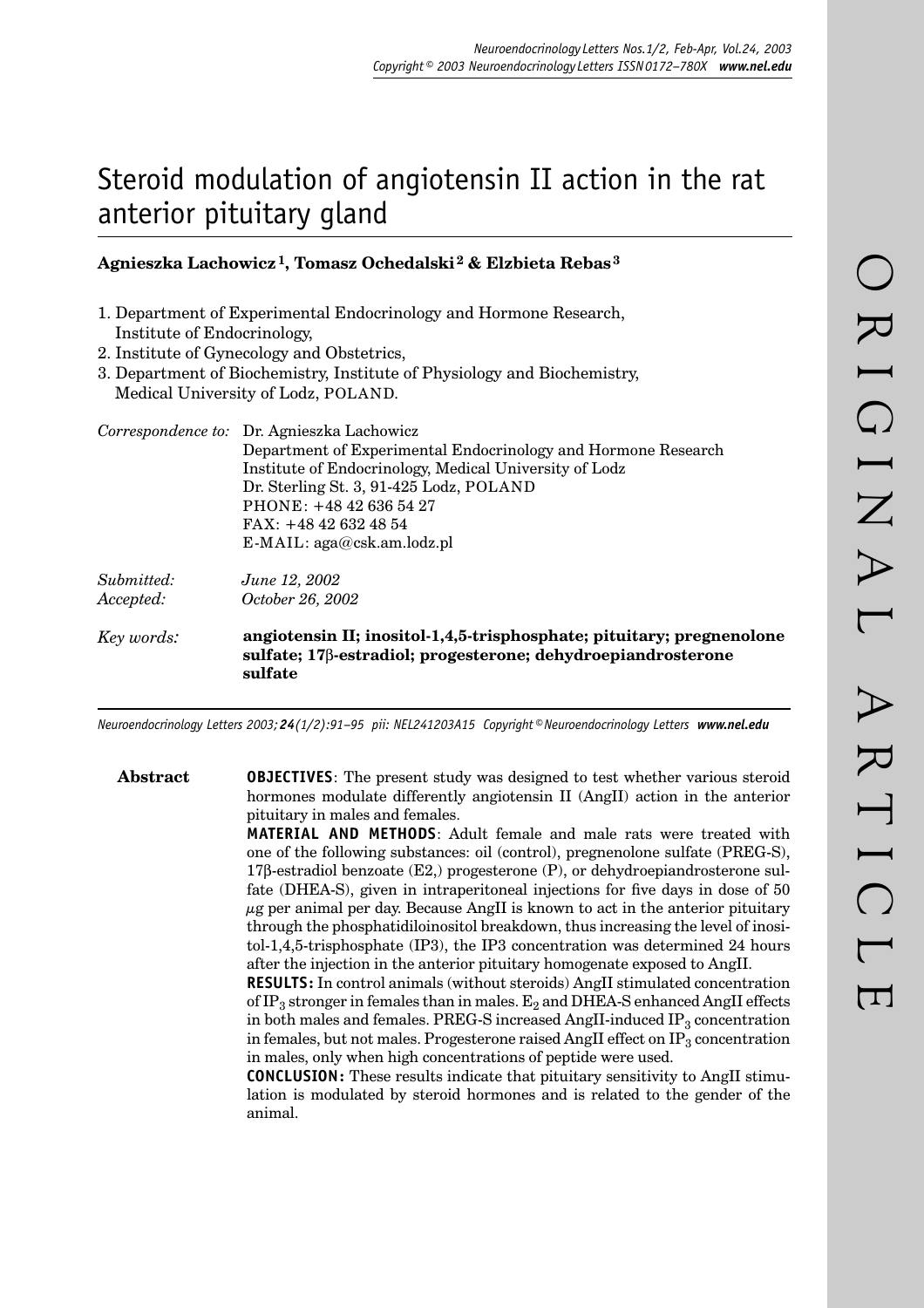#### **Abbreviations**

| AngII           | - angiotensin II                    |
|-----------------|-------------------------------------|
| RAS             | - renin-angiotensin system          |
| <b>DHEA</b>     | - dehydroepiandrosterone            |
| DHEA-S          | - dehydroepiandrosterone sulfate    |
| IP <sub>3</sub> | - inositol-1,4,5-trisphosphate      |
| ACE             | - angiotensin converting enzyme     |
| PREG-S          | - pregnenolone sulfate              |
| F <sub>2</sub>  | $-17$ - $\beta$ -estradiol benzoate |
| P               | - progesterone                      |

### **Introduction**

Angiotensin II (AngII) is an octapeptide generated by the RAS and involved in the regulation of the mechanisms relevant to body fluid. The presence of AngII receptors in the anterior pituitary and the hypothalamus suggest that AngII may be also an important neuroendocrine modulator [1,2]. Renin, angiotensinogen and enzymes necessary for the generation of AngII have been also identified in the both pituitary and the brain [1,3]. In the anterior pituitary AngII has been shown to bind to  $AT_1$  receptors [4,5], which are coupled to the activation of a phosphoinositide-specific phospholipase C [6,7]. The activation of phospholipase C leads to hydrolysis of the membrane phosphoinositides into inositol phosphates (among others, to inositol-1,4,5-trisphosphate,  $IP_3$ ) and diacyloglycerol [6,8].  $AT_1$  receptor subtypes are found in the anterior pituitary of mature and immature animals of both sexes [2,9,10]. The gender and hormonal status is important for function of the local RAS systems. For example, it is observed that i.e. hypertension occurs mainly in men. Women after menopause, abandoned from the protective influence of estrogens, more often develop higher blood pressure. In the anterior pituitary estrogen treatment has been shown to decrease  $AT_1$  binding sites as well as  $AT_1$ receptor mRNA level [11]. The administration of estrogens reduces circulating levels of AngII in ovx rats, and significantly decreases the concentration of angiotensin converting enzyme (ACE) [12].

Testosterone was reported to influence the AngII action and angiotensinogen mRNA level in the kidney [13] and anterior pituitary [14]. Administration of progesterone caused the various effects on AngII receptors density and regulation in various tissues. In rat uterus progesterone given for a shorter period of time (two days) did not change AngII receptors in uterus. However after longer time (over seven days), a significant decrease was observed [15]. In human trophoblast progesterone downregulated AngII receptor density [16]. But in general, the influence of the steroid hormones on AngII action was investigated in the anterior pituitary mainly in one gender, and their action was not compare between sexes. So far mainly estrogen and progesterone were subject of particular interest; little is known about the influence of other steroids. Some of them belong to the family of neurosteroids, hormones which can be synthesized and act within the brain tissue. This group of hormones, including among others pregnenolone, dehydroepiandrosterone and their sulfates can modulate neurotransmitters and neuropeptides expression, action of G proteins, or activity of enzymes involved in neurochemical metabolism [17,18]. These hormones play also important role during brain development and physiological responses involved in sexual maturity.

The purpose of this study was to compare the changes in angiotensin II effects on IP<sub>3</sub> turnover after the in vivo treatment with pregnenolone sulfate (PREG-S) and dehydroepiandrosterone sulfate (DHEA-S), 17-β-estradiol benzoate  $(E_2)$  and progesterone  $(P)$  in male and female rats. We have evaluated the effects of the examinated steroids on inositol-1,4,5-trisphosphate concentration in the anterior pituitary.

#### **Materials and methods**

Adult male and randomly chosen cycling female Wistar rats weighing 180–220 g were used in the experiment. The rats had been kept in light- and temperature-controlled rooms with tap water and food available *ad lib.* Every examined group (8 animals per group) received for a five days intraperitoneally injections of one of the following steroid hormone: 1) 17β-estradiol benzoate  $(E_2)$ , 2) progesterone  $(P)$ , 3) pregnenolone sulfate (PREG-S), 4) dehydroepiandrosterone sulfate (DHEA-S) in a dose of 50  $\mu$ g per animal per day, the dose allowing to abolish the cycling activity of the ovaries. The control group was injected with the same volume of oil. Twenty four hours after the last injection the rats were sacrificed. After the decapitation, the pituitary gland was collected, the posterior lobe was removed, the anterior lobe was weighed and homogenized at 0–4 °C in medium containing aprotinine as proteases inhibitor. Protein content in the samples was estimated according to the method of Ohnishi and Barr [19], with bovine serum albumin as a standard. The time-dependent effects of Ang II were studied using incubation times of 3, 5, 10 and 30 min, with  $10^{-7}M$ of peptide. The time of incubation – 10 minutes was chosen for dose-dependent experiments, based on the results of time-dependent studies. The dose-dependent effects were investigated *in vitro* with AngII concentration from 10–11M to 10–5M. The homogenates incubated without angiotensin II served as control.  $IP<sub>3</sub>$  concentration was measured using assay kits, obtained from Amersham International plc., according to the procedure provided by the manufacturer. The data were calculated as mean of values  $\pm$  SD ( $p < 0.02$ ).

The comparison between means was performed using ANOVA test followed by Newman-Keul's test and regression and correlation coefficient analysis.

#### **Results**

In control animals (female and male rats receiving oil instead the steroid) AngII alone stimulated  $IP_3$ concentration, but in females in much higher degree. Estrogen treatment stimulated AngII-induced  $IP<sub>3</sub>$  concentration in both females and males, however in males after the treatment with AngII in high doses  $(10^{-7})$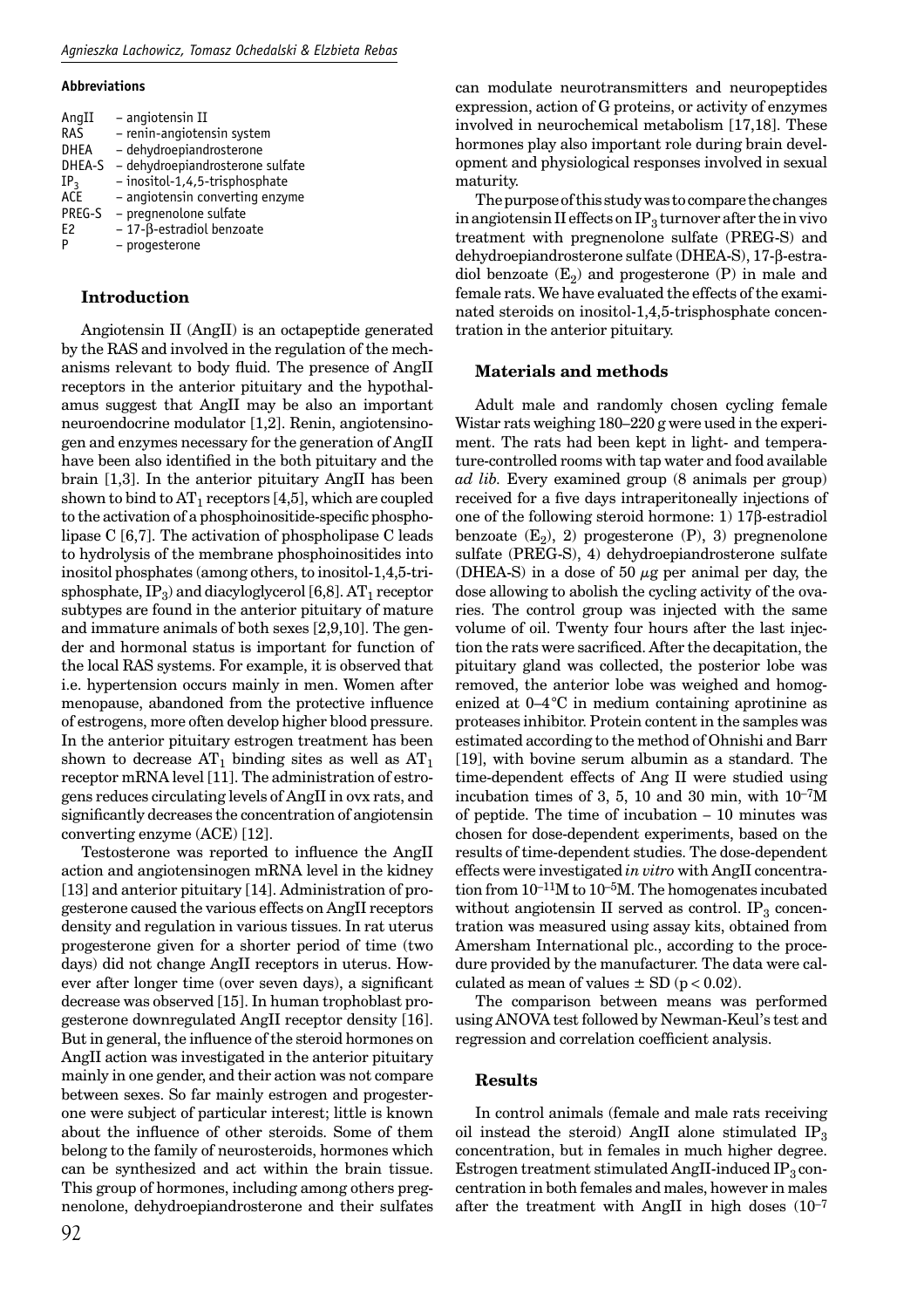and 10–5M) only slight effect in comparison to controls was observed (Fig. 1B). DHEA-S also stimulated the effect of AngII on  $IP_3$  concentration in both males and females, and the degree of stimulation was similar in both groups of donor animals (Fig. 1A). Progesterone enhanced AngII effect in males, it was observed only when high doses of AngII  $(10^{-7}$  and  $10^{-5}$ M) was applied (Fig. 1D). PREG-S strongly increase AngII-induced  $IP_3$ concentration only in females rats, in males there was no difference to the control animals (Fig. 1C).

#### **Discussion**

In the present study we have examined the role of two classical sex hormones, 17β-estradiol and progesterone and of other two steroid hormones, DHEA-S and PREG-S, which can act within the brain as neurosteroids. Although the influence of steroid hormones on AngII action within the anterior pituitary is a focus of interest, the previous experiments are usually conducted on classical sex hormones, i.e. estrogens and testosterone, and concerned only one gender. Our results

indicate that  $E_2$ , progesterone, DHEA-S and pregnenolone sulfate can modulate AngII action in the female and male rat anterior pituitary. However, it seems that depending on the gender of animals this modulation may have different directions and degree. It is known that the rat RAS system, (also in the anterior pituitary), is sensitive to either female or male sex hormones [11, 16, 20–22]. In our experiment AngII itself stimulated much stronger  $IP_3$  concentration in females than in males. This finding might be explained by the lower binding to AngII receptors in the male anterior pituitary [5]. The hormonal milieu plays an important role in setting the sensitivity to exogenous steroid hormones. Moreover, the brain is able to metabolize the steroid hormones [23]. All the steroid hormones used in the present study can be synthesized within the brain. Two of them, DHEA-S and pregnenolone sulfate, may act not only as hormones but can be also the precursors of other steroids.

PREG-S can also serve as a prohormone and the potential source of DHEA, progesterone, or estradiol [17]. However, it seems unlikely that the effect of



Fig. 1. The changes in IP<sub>3</sub> concentration in anterior pituitary of the rats previously treated with dehydroepiandrosterone sulfate (A), estradiol (B), pregnenolone sulfate (C) and progesterone (D) in dose 50 µg per animal after incubation with various doses of angiotensin II. Time of incubation – 10 min. The asterisk means the statistical significance to the control values, p<0.02. Control animals (dotted line – females; solid line – males) did not receive hormone treatment.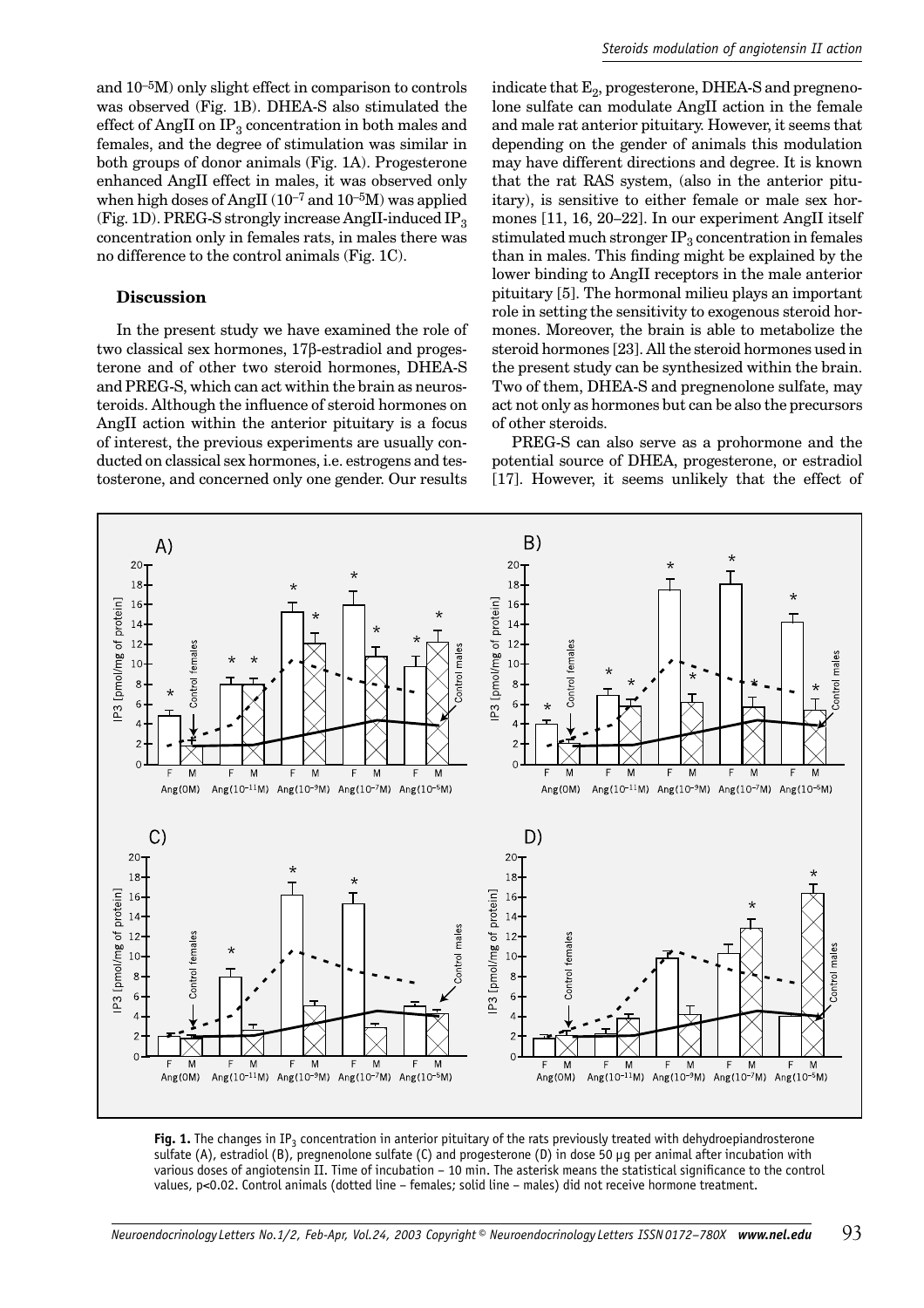PREG-S observed in this study occurred *via* transformation into the above mentioned steroids. It is known that only a small percent of pregnenolone sulfate can be converted to the metabolites [24–26]. In addition, some neurosteroids have different mode of action from their metabolites [27–29]. In fact, in females PREG-S acts similarly to DHEA and  $E_2$  in the presence of AngII, although PREG-S does not stimulates basal (without AngII) level of IP<sub>3</sub> as  $E_2$  does. On the other hand, in males PREG-S does not stimulate either basal or AngIIinduced IP<sub>3</sub> concentration whereas  $E_2$  and DHEA-S both enhances the angiotensin action. Steroid hormones can be metabolized not only within the brain but also in the peripheral glands, i.e. in ovaries and testes. It is possible that the ovaries are the main site of conversion of PREG-S to its metabolites. The testes does not posses so powerful and specialized enzyme machinery. According to our earlier results, ovariectomy does not change PREG-S modulation of AngII function in the anterior pituitary [30]. It is also known that the brain is the main place of enzymatic conversion of rather early products of cholesterol cleavage such as PREG-S and DHEA-S. Estradiol and other  $C_{18}$  and  $C_{19}$ steroids are mainly transported to the brain with blood, and crosses the blood-brain barrier. The endogenous  $C_{18}$  and  $C_{19}$  steroids present in the brain rather originate from the periphery then are synthesized in situ, so their concentration in the brain strongly depends on gender and hormonal status of animal [28]. Another investigated steroid, progesterone, which belongs to the group  $C_{21}$  steroids, also shows the differences related to the gender of animals in modulation of AngII action, exerting its effect only in males. Among the examinated steroids,  $E_2$  and DHEA-S act in a similar way in both sexes. Both hormones increase the AngII-stimulated IP<sub>3</sub> release. In females,  $E_2$  stimulates basal (without AngII) level of  $IP_3$  in the anterior pituitary stronger than in males. After adding AngII to the pituitary homogenates, the values of  $IP_3$  were lifted in all concentrations of the used peptide, but the original shape of the curve was kept. In males, although the basal stimulation of  $IP_3$  was lower, the AngII-induced  $IP_3$  generation is comparable to that in females. DHEA acts also very similarly in both sexes. It slightly enhances the basal levels of  $IP_3$  and then strongly enhances AngIIinduced  $IP_3$  release. The degree of stimulation was the same in both genders. The similarity of the doseresponse curve as well as almost the same degree of stimulation after using  $E_2$  and DHEA-S may suggest that DHEA-S may act *via* transformation to estrogens. This observation is in agreement with our previous studies showing that ovariectomy completely abolished the effect of E and DHEA-S, but not of PREG-S [30].

Comparing the effects of PREG-S and P to the effects of its putative metabolites, (among others DHEA-S and  $E<sub>2</sub>$ ) in both genders we can assume that the observed effects are rather due to the specific action of PREG-S or P. It is also possible that depending on the presence of different type of gonads, PREG-S and P can be differently metabolized, forming the compounds characteristic for the respective genders. The ovaries and testes

94

differ in type and activity of enzymes converting steroids. There is also a possibly that PREG-S can modulate AngII action only in the presence of highly enough concentrations of exogenous estrogens, as it was shown above. In females, PREG-S and  $E_2$  seems to act in a synergistic way, whereas such an effect is not present in males. In males, progesterone and estradiol have dissimilar influence on AngII-induced generation of second messenger  $(\text{IP}_3)$ . Progesterone seems to modulate the angiotensin action only in the high  $(10^{-5}, 10^{-7}M)$ concentration of the peptide. On the contrary, estradiol influenced AngII-induced IP<sub>3</sub> after using lower (10<sup>-9</sup>, 10–11M) concentration. It is well known, that sex differences in the gonadal steroid hormone milieu especially during the puberty, can exert the important effect on the function hypothalamo-pituitary-gonadal axis [10, 31]. The influence of some steroid hormones on AngII receptors were extensively studied. Both typical pituitary AngII receptor subtypes  $AT_{1A}$  and  $AT_{1B}$  in various tissues may be regulated by estrogens [3, 9, 12, 32]. Although both types have almost similar properties, the expressions of their mRNAs are differentially modulated. In the anterior pituitary, estrogen treatment suppressed  $AT_{1B}$  but not  $AT_{1A}$  mRNA levels [3]. The anterior pituitary express predominantly  $AT_{1B}$  type, but  $AT_{1A}$  is also present. Another difference is the affinity to the ligand, for  $AT_{1B}$  subtype is proposed bell-shape curve for AngII binding [1, 5]. In our study in females the shape of dose-response relationship of  $IP_3$  values after AngII treatment was typical as proposed for  $AT_{1B}$ receptor. The stimulation by steroid hormones changed the degree of  $IP_3$  concentration but did not change the shape of the dose-response relationship. In males the shape of  $IP_3$  response curve to AngII is respective for  $AT_{1A}$  subtype. Both subtypes of  $AT_1$  receptor interacts with the same second messenger cascade, so the effects of their activation should be the same. Due to the different hormonal regulation, it is possible the exposure for 5 days to the exogenous steroid hormones might cause the different effect on receptor subtype density in different sexes.

The physiological role of neurosteroids in the brain and in the anterior pituitary remains still unclear. The steroid hormones action has been described as having mainly the genomic effects [27], but recently it was also well established that neurosteroids may act also in a non-genomic way, as the agonists or antagonists of some inhibitory neurotransmitters, such as  $GABA_A$ or glycine or as modulators of the ion currents and second messenger systems. Thus, the receptors belonging to the family of G-proteins coupled receptors like  $AT_1$ might be potential target for neurosteroid modulation. Within the brain PREG-S, 17β-estradiol and progesterone was shown to modulate the various neuronal receptors as well as ion current channels and G-protein systems in a rapid way [17, 18, 33]. Ovarian steroids were shown to modulate lactotrophs responsiveness to various stimuli, as well as affecting the G-protein systems in this type of cells [20, 33]. In our experiment the hormones was administered *in vivo*, and it raises the question whether the observed effects occur directly in